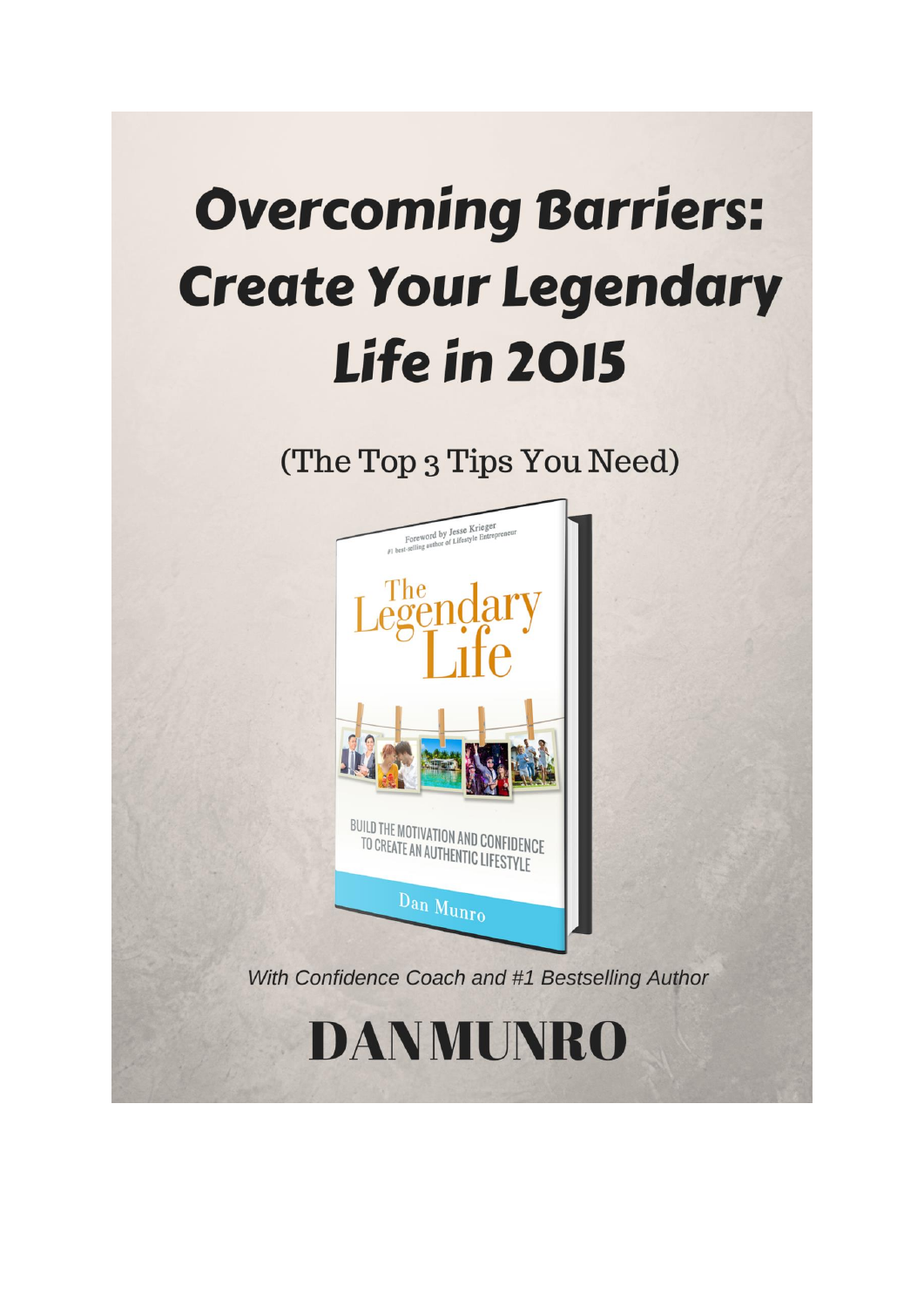



## The Top 3 Barriers You Need to Overcome to Create Your Legendary Life in 2015

#### **By Dan Munro**

Confidence Coach #1 Bestselling author of [The Legendary Life](http://www.amazon.com/dp/B00TJFWJSS) Director and founder of [The Brojo](http://brojo.co.nz/) an[d The Inspirational Lifestyle Ltd](http://www.theinspirationallifestyle.com/)

Dear future Legend,

All throughout your life you have been facing obstacles to creating a life you can be truly proud of and grateful for.

#### **Social pressure**

We are the direct descendants of people who played it safe socially. In the tribal times of our ancestors it was a very real risk to survival to branch out on your own. They needed the tribe for protection so they kept the peace to avoid abandonment. Fast-forward thousands of years we don't need a tribe to survive, yet we still sacrifice our integrity, honesty and values to avoid rejection.

#### **Self-doubt**

Your fear is a powerful tool designed to keep you safe. It motivates you to remain the same and avoid risk at all costs. Your brain is wired to assume that the unknown is dangerous which creates *self-doubt*. Few people have the courage and vulnerability to discuss it, so we all go around believing that we're alone with all these resistant thoughts and anxious feelings.

#### **The problem with instant gratification (PIG)**

Like our ancestors, we are programmed to take what we can get. We are conditioned to survive in a scarce ancient world, back when resources were hard to find and ferociously fought over. Our brains constantly think we are going to be killed, starve, or not find a mate. We settle for unsatisfactory jobs, inauthentic relationships and bad deals because we think we're going to miss out.

In this report I will explore all 3 of these top barriers and help you overcome them. If you're ready to truly take action, then I invite you to join one the weekly *Brojo Confidence and Social Mastery meetups*.

I'll be running these each week. [Register here.](http://www.meetup.com/Auckland-BroJo-Meetup-Essential-Life-Skills-for-Men/)

To your growth, confidence and authenticity,

Dan Munro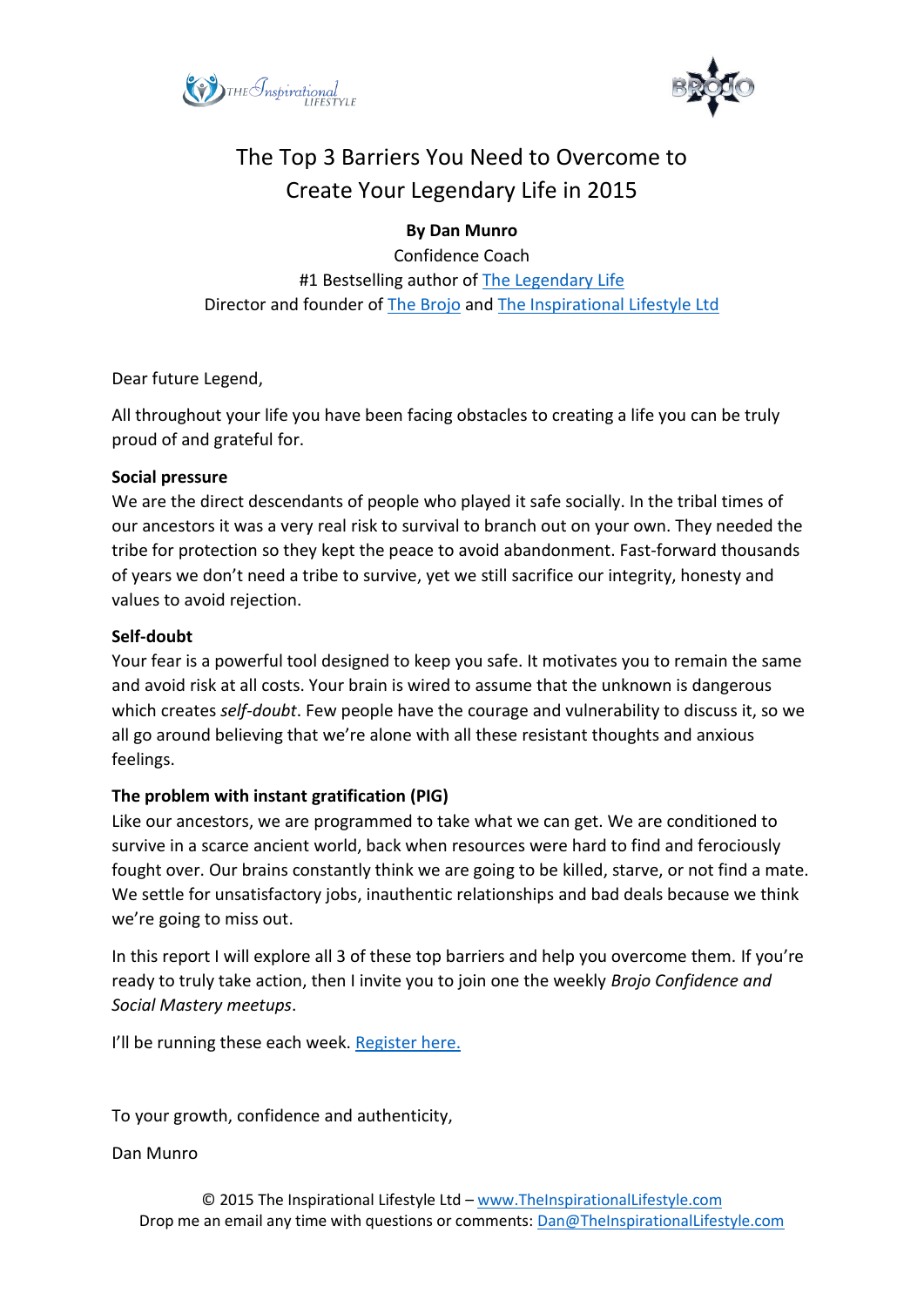



## **BARRIER #1 - SOCIAL PRESSURE**



*"How can you stop worrying about what other people think?"*

From an evolutionary-psychology perspective humans, a pack-animal, originally figured out that those who stuck together were more likely to survive. If you went out on your own, or were ostracised, you simply didn't come back.

Our brains are still programmed in this way, hence why nearly everyone today is still worried what other people think of them. So how do we break this outdated pattern of thinking?

#### **Quick tip #1: CREATE A SYSTEM TO MEASURE YOUR SELF-WORTH OBJECTIVELY**

Set goals and measure your progress against those goals every week. Write about the progress you make. Analyse your results and come up with theories as to why you did or did not succeed. Then adapt to the information and change your behaviour.

Create a measurement system based entirely on YOUR ACTIONS. Nothing else should factor in. You need to consciously recognise this new measurement system as a record of your self-worth. *Aim to measure the process rather than the results.*

#### **Quick tip #2: INVESTIGATE THE SOURCE OF OTHER PEOPLES' OPINIONS**

When someone is judgmental or critical of you in any way, it is more about them than it is about you. Other people often don't have a clue what they are talking about; their opinions are completely uneducated and ignorant in most cases.

Confident and mentally healthy people generally don't give a damn about what other people are doing, unless it gets in their way. Therefore, anyone being judgmental is usually just projecting their own fears, self-doubt and confusion onto others.

When you feel judged by someone, take a second to become an amateur psychologist. Ask yourself *"What fear does this person have that makes them so judgmental?"*

Usually, they are either afraid of doing what you are going to do, or they are afraid of people being different to themselves. Your success, or drive to succeed, highlights what they are lacking. They imagine themselves in your position and get frightened.

Also be wary of *mind-reading*: assuming you know what someone is thinking. You don't!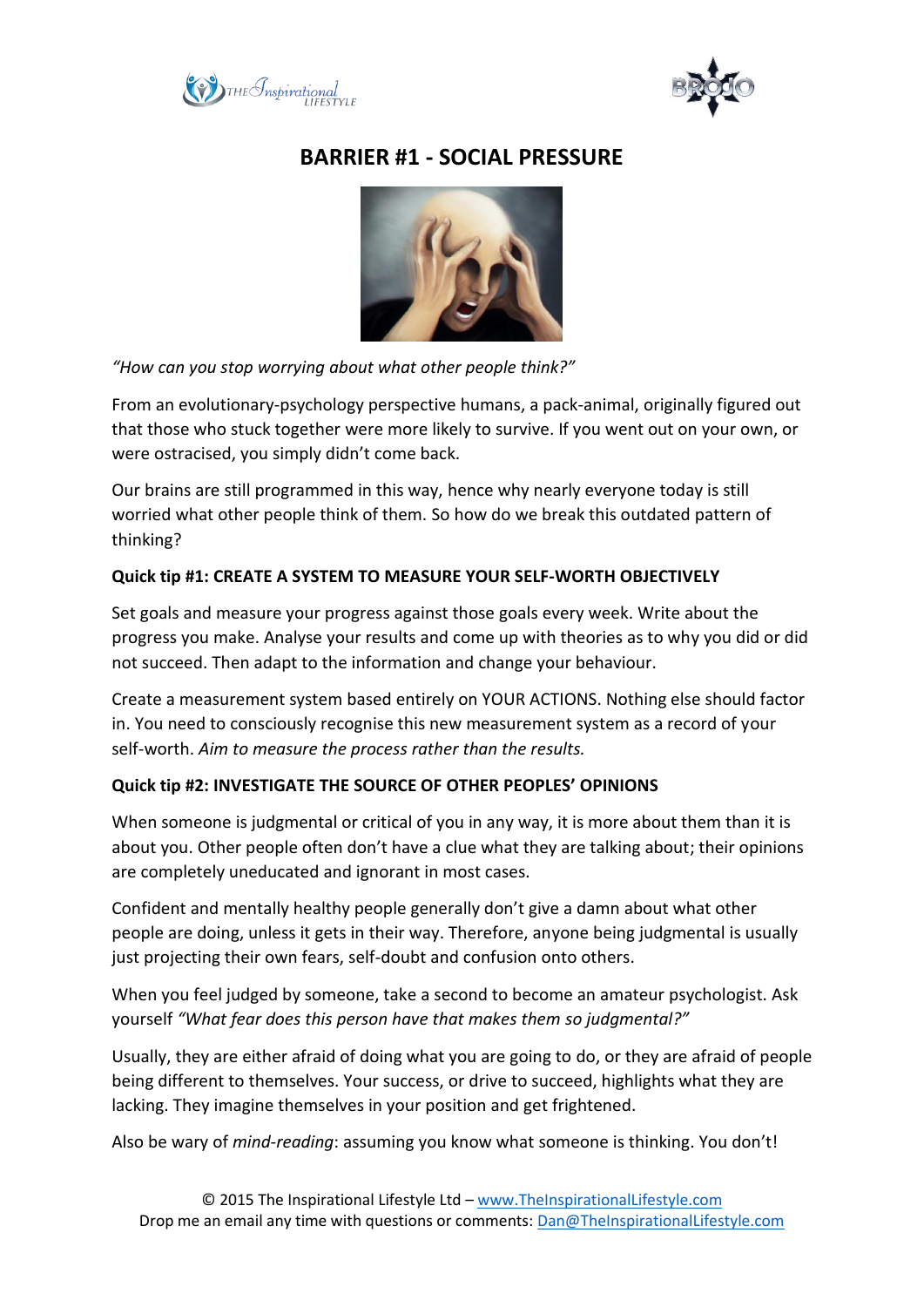



### **BARRIER #2 - SELF DOUBT**



*"How can I deal with thoughts that tell me that I'm not good enough?"*

Negative thoughts are not the problem. Everyone you know has a story running through their mind telling them that they are *not good enough*. Sometimes the story is quiet, other times it is loud or overwhelming.

But it's just a story. The problem is when you *become* the story. When you no longer see these thoughts for what they actually are (your brain simply talking to itself) and start to attach to them as fact and reality, your self-worth decreases.

You don't have to fight against self-doubt, you can simply distance your connection to the thoughts and feelings that it creates. Once you step back and see them for the fleeting sensations that they are, their impact on you reduces significantly.

I have two videos to help you with this, and I will cover this in practical detail in the *Brojo Confidence and Social Mastery meetup sessions*.



#### **[VIDEO ONE: MANAGING NEGATIVE THOUGHTS](http://www.theinspirationallifestyle.com/stop-discouraging-yourself-eliminate-negative-thoughts/)**

**[VIDEO TWO: HOW TO DEAL WITH THE "I'M NOT GOOD ENOUGH" STORY](http://www.theinspirationallifestyle.com/the-im-not-good-enough-story/)**



© 2015 The Inspirational Lifestyle Ltd – [www.TheInspirationalLifestyle.com](http://www.theinspirationallifestyle.com/) Drop me an email any time with questions or comments: [Dan@TheInspirationalLifestyle.com](mailto:Dan@TheInspirationalLifestyle.com)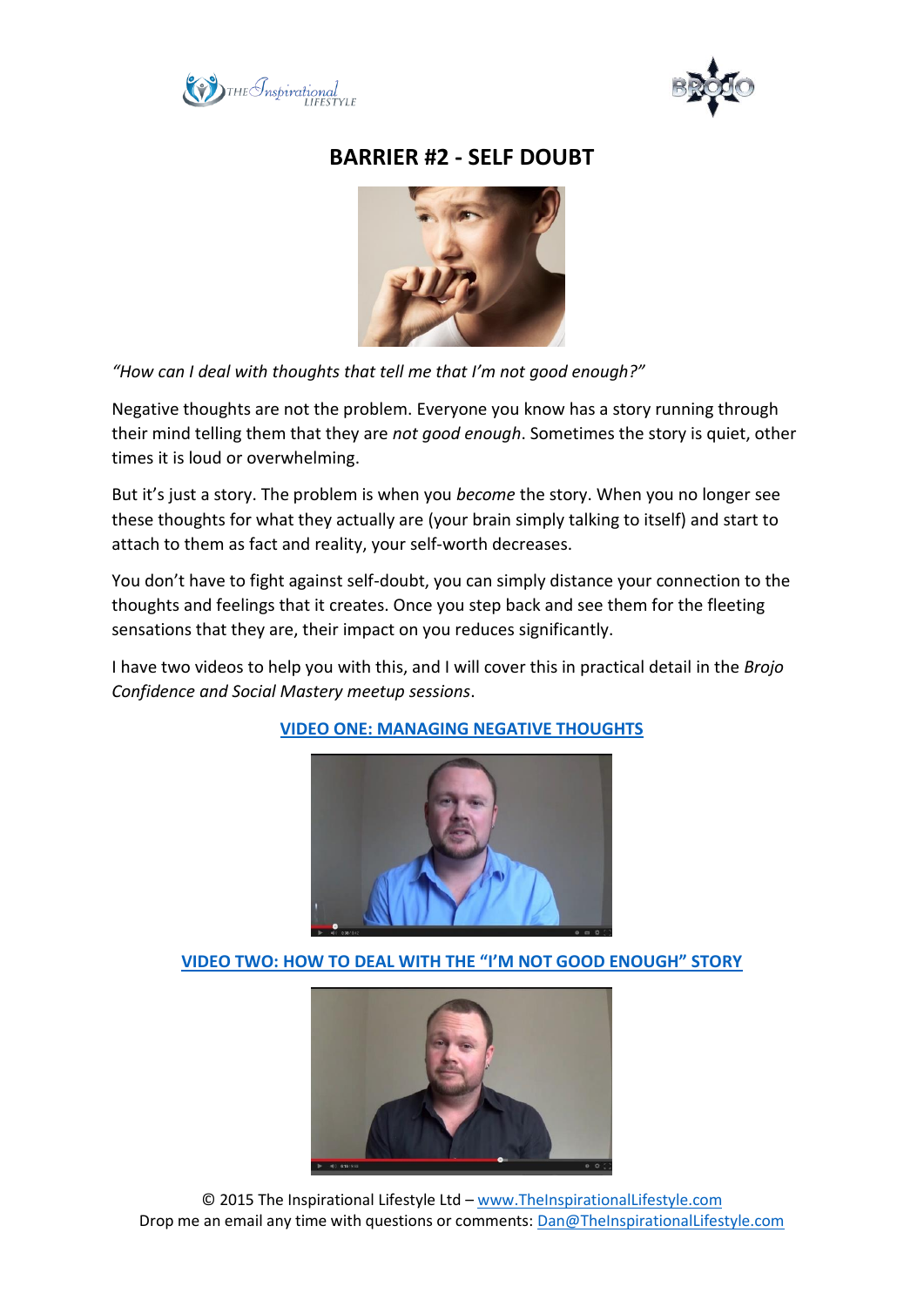



#### **BARRIER #3 - THE PROBLEM WITH INSTANT GRATIFICATION**



#### *"How do I control my impulsive pattern of taking the easy way out?"*

It helps to understand that you do not really have just one brain, or one "You". You are actually a composite of different animal-brains stacked on top of each other. And not all of these animals are interested in long term success! In the weekly [Confidence, Authenticity](http://www.meetup.com/Auckland-BroJo-Meetup-Essential-Life-Skills-for-Men/)  [and Self-Worth Brojo Sessions](http://www.meetup.com/Auckland-BroJo-Meetup-Essential-Life-Skills-for-Men/) I'll be covering how to wrangle all these animals.

#### **1) THE BRAIN STEM (aka THE REPTILE)**

In charge of your basic survival, such as heartbeat, eating and breathing, this part of the brain has a pretty simple purpose: Survive. This is the part of the brain most likely to say "It's not SAFE, so don't do it!"

#### **2) THE LIMBIC SYSTEM (aka THE MAMMAL)**

This part of your brain is all about emotion, memory, and relationships. It also controls decision-making. When this part speaks up, it's trying to avoid discomfort, and will most likely say "Only do what feels good *right now*!"

#### **3) THE NEOCORTEX (aka THE HUMAN)**

This neocortex, particularly the frontal lobe, gives us the ability to make plans. We can make relatively accurate predictions about the future and plan for long-term results. This part of your brain is best equipped to make decisions for your future happiness. It says "Taking into account our long term goals, the most effective course of action is…"

#### **WHAT DOES IT ALL MEAN?**

You still need the reptile, as it will keep you alive. The mammal will build your relationships and give you emotional connection with events. You cannot enjoy things without the mammal. But in order for both of those animals to contribute positively during the committee meetings in your head, it's the *human* who should lead.

The simplest way to engage the neocortex is to ask yourself questions. Here are some examples you can ask to aim for longer-term rewards:

- "What would a confident person do in this situation?"
- "If I didn't care what other people thought of me, what would I say right now?"
- "What can I do today that I'll be proud of tomorrow?"

© 2015 The Inspirational Lifestyle Ltd – [www.TheInspirationalLifestyle.com](http://www.theinspirationallifestyle.com/) Drop me an email any time with questions or comments: [Dan@TheInspirationalLifestyle.com](mailto:Dan@TheInspirationalLifestyle.com)